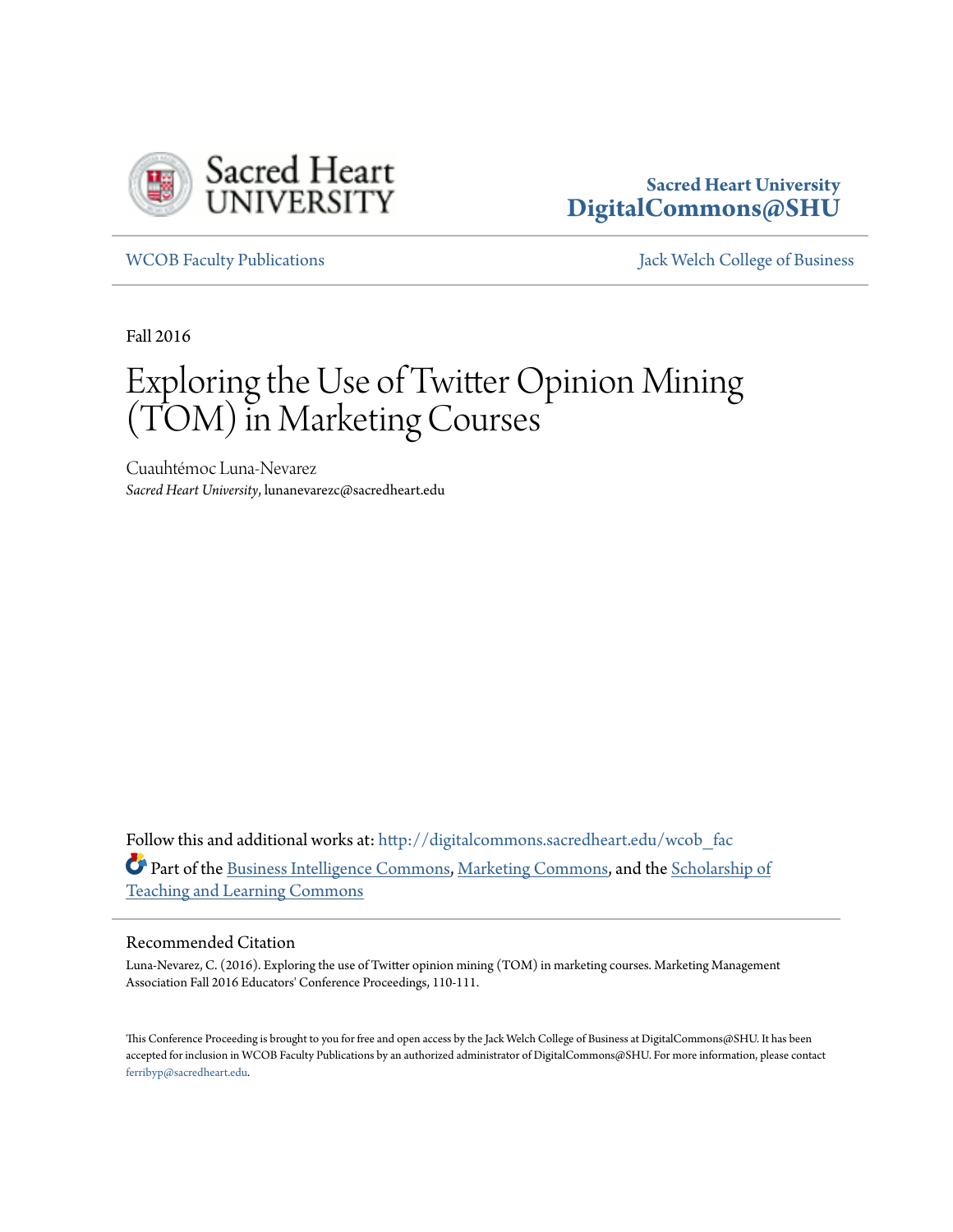## **EXPLORING THE USE OF TWITTER OPINION MINING (TOM) IN MARKETING COURSES**

*Cuauhtemoc Luna-Nevarez, Sacred Heart University*

#### *POSITION PAPER*

This paper discusses the use of social media mining (and more specifically, Twitter opinion mining) in marketing courses in order to help students understand current marketing events or phenomena. Social media mining refers to "the use of basic concepts and principal algorithms suitable for investigating massive social media data; it discusses theories and methodologies from different disciplines and encompasses the tools to formally represent, measure, model, and mine meaningful patterns from large-scale social media data" (Zafarani et al. 2014, p. 16). Social media sites such as Facebook, Twitter and Instagram provide opportunities to explore consumer preferences, opinions and behaviors through the examination of user-generated content (UGC). In a business world dominated by the Internet and social media, it becomes relevant to marketing educators to prepare students in the exploration, analysis and understanding of consumer insights through social media mining, and how to translate such insights into actionable intelligence that increases the effectiveness of a firm's marketing efforts.

As an educational tool, social media mining can be used in most undergraduate and graduate marketing courses but is particularly useful in courses that include a research component, such as marketing research, digital marketing, social media marketing, qualitative analysis or marketing analytics. For the purposes of this research, the method was implemented in an undergraduate social media marketing course, and the social media platform selected for the analysis was Twitter, which can be described as a real-time, microblogging site that allows users to post short status updates or tweets (Russell 2013). Twitter represents a valuable tool in terms of gathering intelligence because, unlike instant messages that disappear when the user closes the application, tweets are also posted on the Twitter website. They are permanent, they are searchable and they are public. This makes Twitter a suitable social media platform to gain current consumer insights about a firm, brand, and/or product.

The social media mining method used to analyze Twitter data was adapted from He et al. (2013) and includes three main steps: (1) tweets pre-processing, (2) tweets processing and analysis, and (3) interpretation of results and recommendations. Students were organized in groups and each group was required to select a company or brand that was experiencing some negative publicity (as the lecture topic was online reputation management). Some of the companies chosen by students included Chipotle, Target, Wal-Mart, Abercrombie & Fitch, GAP and Adidas, among others. After their topics selection, students followed the three steps of the social media mining process explained by the professor:

Step 1. For tweet collection, students used the Data Pipeline online tool, which is a search engine that collects all tweets including the #hashtag specified by the researcher. Data Pipeline exports the retrieved tweets to an Excel file for further analysis. Students searched for the most recent tweets using #company or #brand as the main search keyword. Due to the limitations of the free trial, students were able to export a maximum of 1000 tweets.

Step 2. For tweet analysis, students used Semantria for Excel, which is a tool that calculates the sentiment for textual data and extracts the most relevant words (i.e. keywords) expressing sentiment. Students ran the analysis on their 1000 tweets which resulted in a table showing sentiment values (i.e. positive, negative or neutral) for each tweet and a word cloud showing the main themes extracted from the overall tweets. The word cloud depicts the positive themes (or keyword phrases) in green, the negative themes in red and the neutral themes in gray.

Step 3. For the interpretation of results, students calculated the frequency of positive, negative and neutral tweets in the sample. For instance, the team running the analysis for Chipotle, found that 67% of tweets were negative, 25% of tweets were positive and 8% of tweets were neutral. Next, students analyzed the word clouds, explained their findings and provided recommendations on how to address the negative issues and how to capitalize on the positive items uncovered in the analysis.